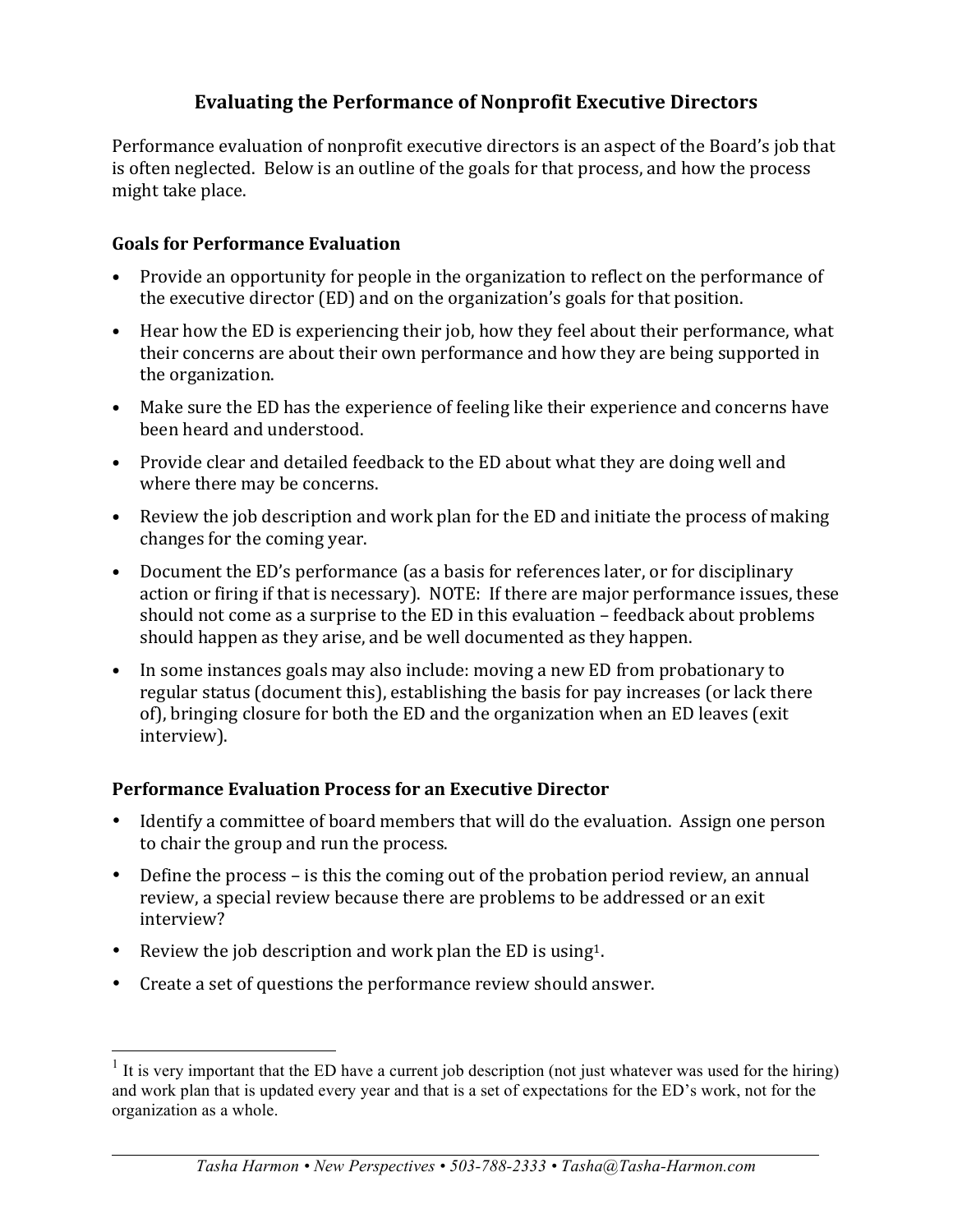- Design a self-evaluation form for the executive director to fill out (may be different questions for different types of review), and send it to them. Give them a date by which to fill it out, and a clear sense of how detailed you expect the responses to be.
- Decide what mechanisms you will use to protect confidentiality when you are asking people (staff, board members, stakeholders/partners) for their honest feedback on the executive director's performance. (What mechanisms will be necessary, and possible, will depend on the size of the organization, the budget for doing the evaluation, and the needs of those involved.)
- Create a questionnaire for the board to fill out about the ED's performance (see below). Send it to them with a deadline for response. (In some cases it is useful for the board to see the ED's self-evaluation before filling out this questionnaire.)
- Create a questionnaire for other staff to fill out, or a set of questions the chair of the board committee will ask them by phone or in person (see below). Set those interviews or a deadline for the written response. Make clear that this is required.
- If feedback from community partners or other stakeholders is desired, decide on the questions, create a list of who to ask, send them the form with a deadline or set up interviews.
- Collect all the info from other people and the ED's self-evaluation. If there is a lot of input, or if needed for confidentiality, hire or assign someone to summarize it in writing for the committee. Discuss it in a meeting with the members of the committee before meeting with the ED. Decide how you feel about the person's performance, what feedback you want to give, how to handle any concerns you have.
- Meet with the ED (see page 4).
- Write up an evaluation. Give a copy to the ED to review. Give them an opportunity to state any concerns they have about it. Make revisions if appropriate.
- File the final version, along with the ED's self-evaluation, in the personnel files (one copy to board chair). (This assumes there are no major problems that need to be addressed.)
- Work with the ED to create a work plan for the coming year.
- Report to the Board that the evaluation has been done, and any salient information that arose in that process that the whole board needs to know. (It is sometimes useful and appropriate to share the written ED evaluation with the whole board, but it is a confidential document and must not be shared outside the board.)
- If a pay raise or movement from probationary status to permanent status is called for, have the full board act on the committee's recommendation at the next board meeting and file that information with the evaluation.
- The Board should also be integrating the work being doing on the ED's work plan with revisions to the larger strategic plan for the organization.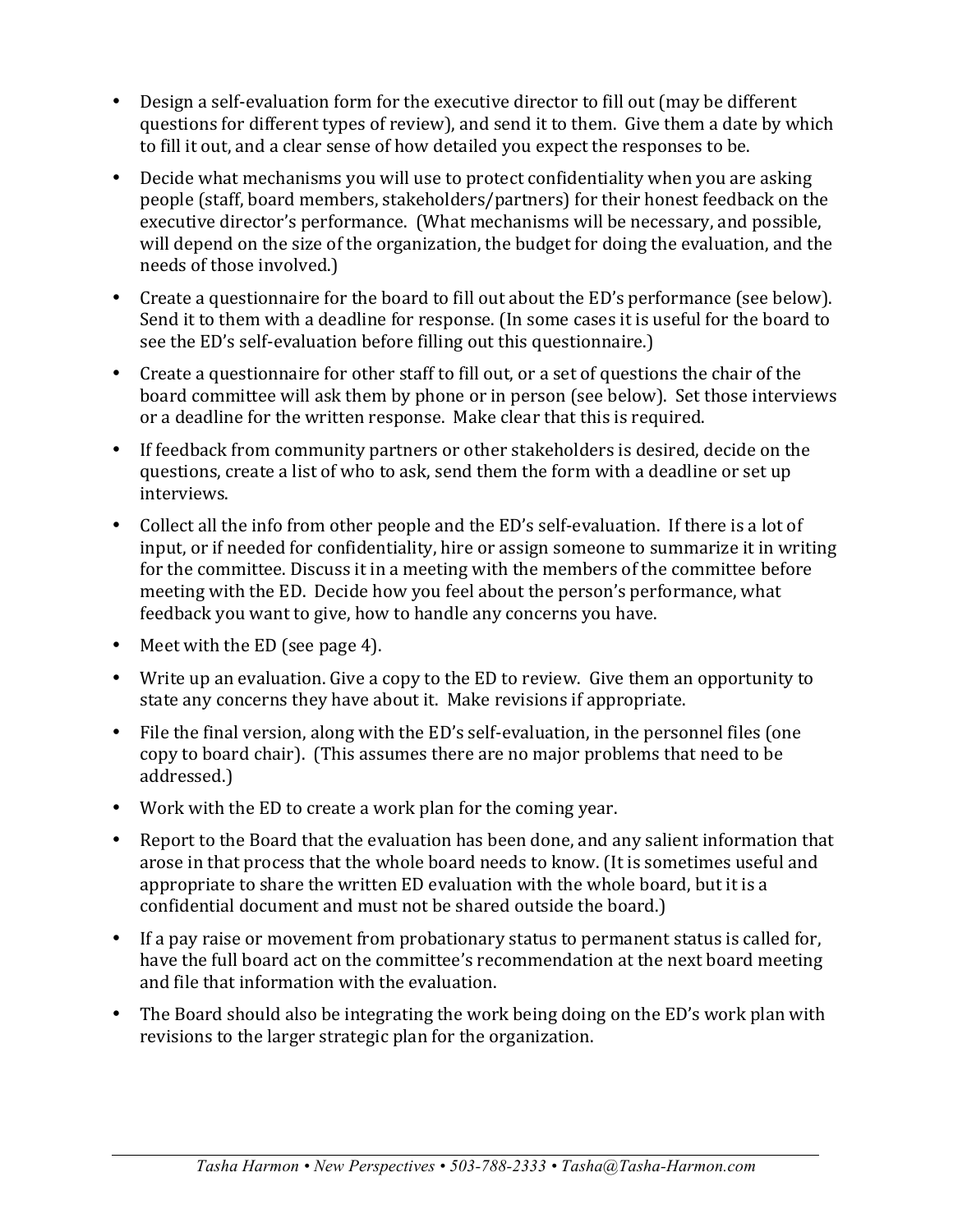### **Self Evaluation Form**

Text for a self-evaluation form might include the following. (Additional questions may be added for various kinds of evaluations - i.e. exit interviews.)

Please write up answers to the following questions and deliver to ending chair of the Personnel Committee, by \_\_\_\_\_. On receipt, the Personnel Committee will schedule a meeting for a performance evaluation meeting.

- **Overview:** Please summarize your performance over the past X months, highlighting accomplishments, disappointments, changes in your work responsibilities, any general feelings about your role at (organization), etc. If you had established goals, how close have you come to meeting them? How does your present role at (organization) compare to what you expected when you joined (organization)? What factors/dynamics outside your control contributed to the successes and failures of this period?
- What Lights You Up? What parts of the work you are doing here are most exciting or satisfying for you? What is exciting/satisfying about those things? What parts of your job are the least interesting or most difficult for you to want to focus on?
- **Strengths:** Describe your principal assets as (organization's) Executive Director, and how your capabilities have evolved since you started work at this position.
- Areas for Improvement: List the skills you would like to improve, including any suggestions you may have on how (organization) can help you increase these skills. List anything else you'd like to change that would improve your performance (could include your work schedule, systems inside the organization, etc.).
- **Plans & Objectives for Next Year:** Be as specific as possible about goals you want to set for next year, for the organization, and for yourself in the organization.
- **Success Factors:** What will you focus on to help meet those goals successfully? What factors/dynamics outside your control will likely impact how well the organization will do in meeting these goals?
- **Feedback to the (organization) Board:** How can the Board (or Personnel Committee) do a better job of supporting you in your role here? Are there things the Board could do differently that would improve the organization? Do you have any general feedback about what we might do better as an organization?

## **Board Feedback Form**

Below are some questions board members can be asked to answer as part of the evaluation process.

- What do you think are the key functions of the ED in this organization?
- In what ways is (name of ED) meeting your expectations of an ED?
- In what ways are they not?
- What are (name)'s strengths?